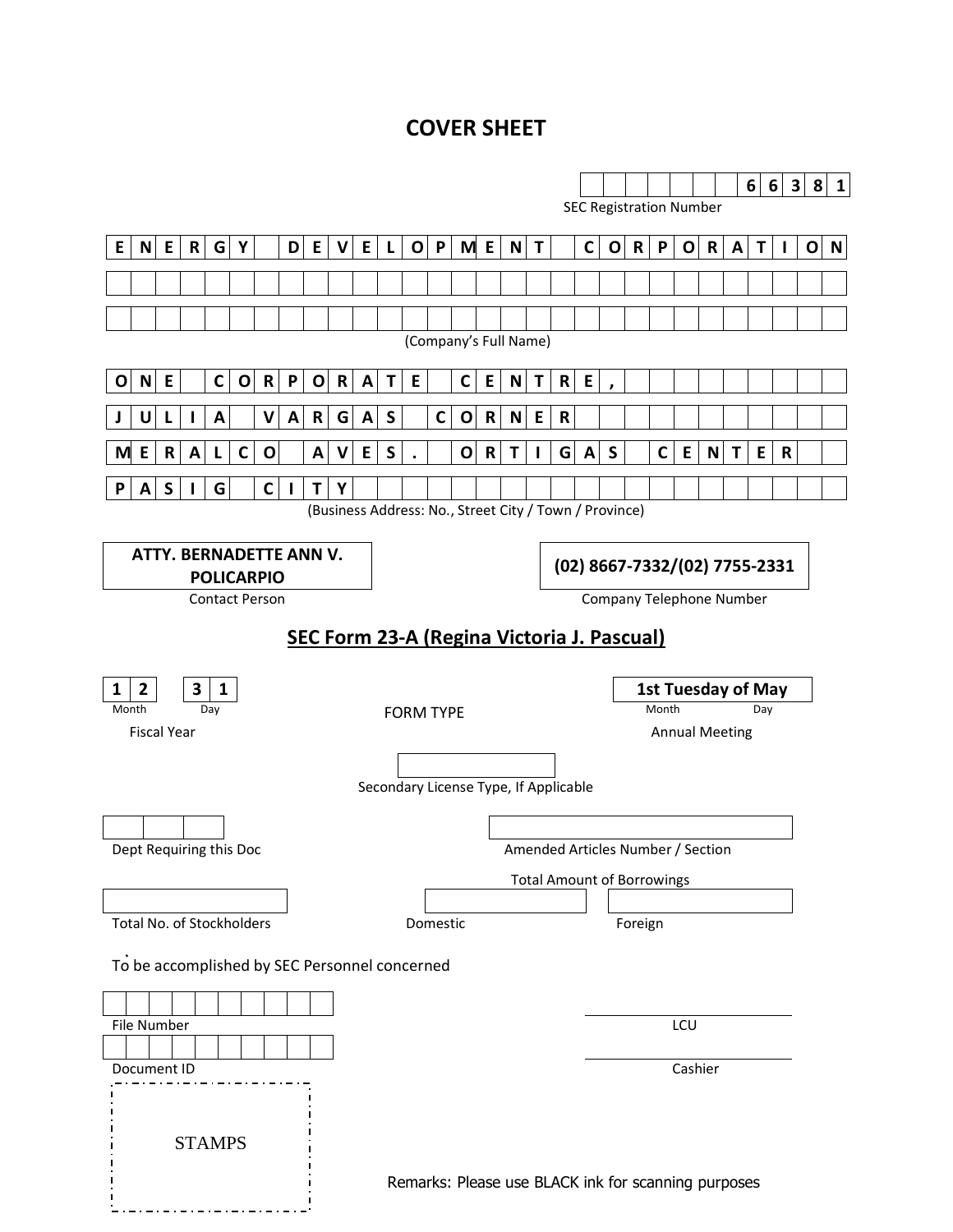### SECURITIES AND EXCHANGE COMMISSION Metro Manila, Philippines

# **FORM 23-A**

# **REVISED**

### INITIAL STATEMENT OF BENEFICIAL OWNERSHIP OF SECURITIES

Filed pursuant to Section 23 of the Securities Regulation Code

| 1. Name and Address of Reporting Person<br>Pascual, Regina Victoria J.    |                                                | 2. Date of Event Requiring<br>Statement<br>(Month/Day/Year)          |                                                                         | 5. Issuer Name and Trading Symbol<br>Energy Development Corporation (EDC) |                                            |                                |  |  |
|---------------------------------------------------------------------------|------------------------------------------------|----------------------------------------------------------------------|-------------------------------------------------------------------------|---------------------------------------------------------------------------|--------------------------------------------|--------------------------------|--|--|
| (144, 1)<br>(First)<br>(Middle)<br>Lot 5, Block 7 Chestnut St. Greenwoods | July 15, 2021                                  |                                                                      | 6. Relationship of Reporting Person to Issuer<br>(Check all applicable) |                                                                           | 7. if Amendment.<br>Date of Original       |                                |  |  |
| <b>Executive Village</b><br><b>ISVeeD</b>                                 |                                                | 3. Tax Identification Number<br>115-336-900                          |                                                                         | Director.<br>X Officer<br>(give title below)                              | 10% Owner<br>Other<br>(specify below)      | (Month/Day/Year)<br><b>N/A</b> |  |  |
| Cainta, Rizal 1900                                                        | 4. Cilizenship<br>Filipino                     |                                                                      | Vice President                                                          |                                                                           |                                            |                                |  |  |
| (Province)<br>(Postal Code)<br>(Cky)                                      | Table 1 - Equity Securities Beneficially Owned |                                                                      |                                                                         |                                                                           |                                            |                                |  |  |
| 1. Client of Equity Security                                              |                                                | <b>Z. Amount of Securities</b><br>Beneficially Owned<br>Number<br>×. |                                                                         | <b>A UNITED ROLL</b><br>Form: Direct (D)<br>or indirect (i) +             | 14 Nature of Indirect Beneficial Damership |                                |  |  |
| N/A                                                                       |                                                | N/A                                                                  | <b>N/A</b>                                                              | <b>N/A</b>                                                                | <b>N/A</b>                                 |                                |  |  |
|                                                                           |                                                |                                                                      |                                                                         |                                                                           |                                            |                                |  |  |
|                                                                           |                                                |                                                                      |                                                                         |                                                                           |                                            |                                |  |  |
|                                                                           |                                                |                                                                      |                                                                         |                                                                           |                                            |                                |  |  |
|                                                                           |                                                |                                                                      |                                                                         |                                                                           |                                            |                                |  |  |

If the reporting person previously owned 5% or more but less than 10%, provide the disclosure requirements set forth on page 3 of this Form.

Reminder. Report on a separate line for each class of equity securities beneficially owned directly or indirectly. (Print or Type Responses)

- \* (1) A person is directly or indirectly the beneficial owner of any equity security with respect to which he has or shares.
	- (A) Vioting power which includes the power to vote, or to direct the voting of, such security; and/or
	- (B) ar to dispose of, or to direct the disposition of, such security.

ive an indirect beneficial interest in any equity security which is:

- (A) s immediate family sharing the same household; (B) held by a partnership in which such person is a general partner;
- (C) :h such person is a controlling shareholder, or
- (D) which gives such person voting power or investment power with respect
- to such security.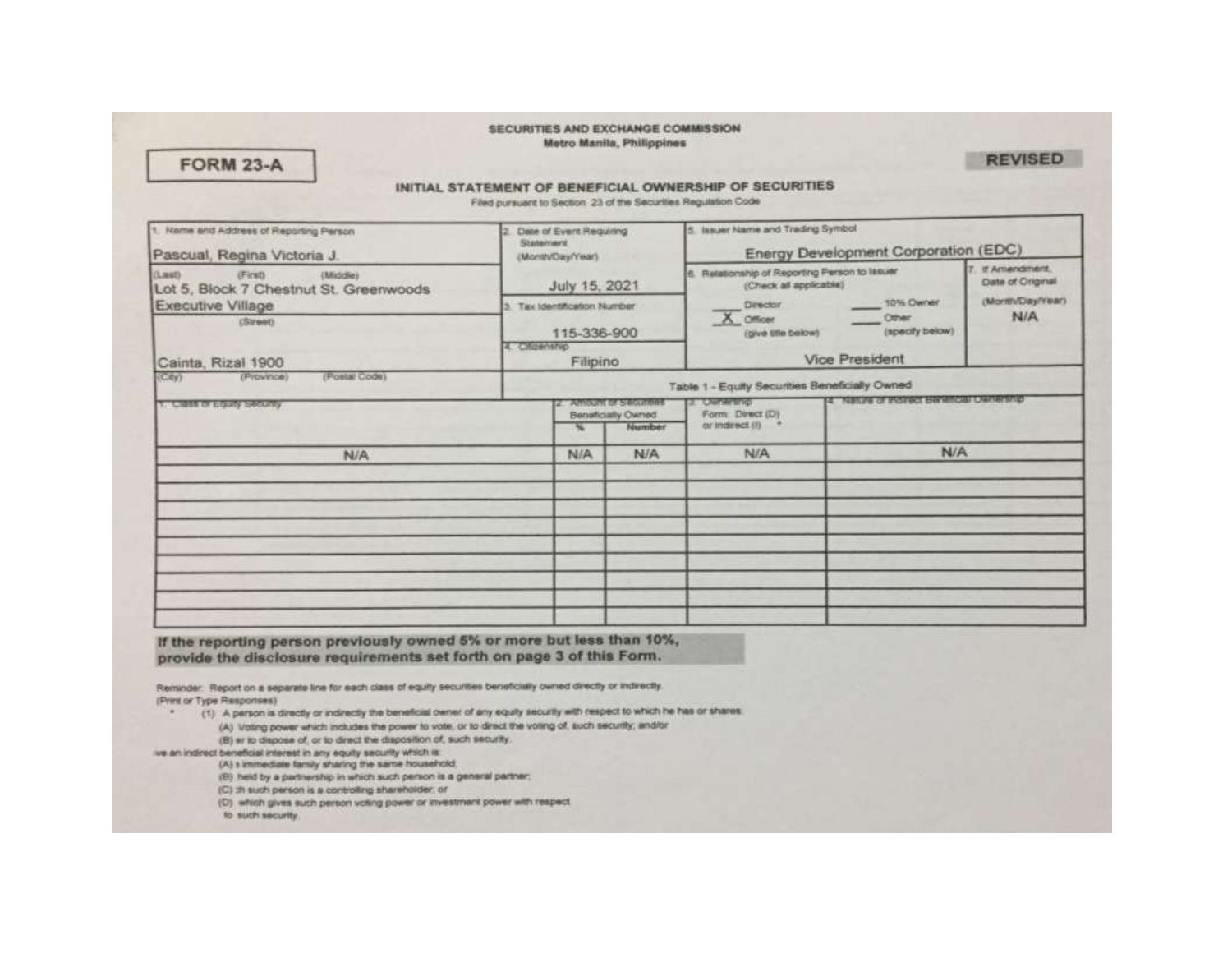| 1. Derivative Security<br>$\alpha$ | Date Exercisable<br>and Expiration Date<br>(Month/Day/Year) |                           | 3. Title and Amount of Equity Securities<br>Underlying the Derivative Security |                                         | 4. Conversion<br>or Exercise<br>Price of<br><b>Denvative</b> | 5. Ownership<br>Form of<br>Derivative<br>Security<br>Direct (L)) or<br>Indirect (I) $+$ | 6. Nature of Indirect<br>Beneficial Ownership |  |
|------------------------------------|-------------------------------------------------------------|---------------------------|--------------------------------------------------------------------------------|-----------------------------------------|--------------------------------------------------------------|-----------------------------------------------------------------------------------------|-----------------------------------------------|--|
|                                    | <b>Uale</b><br>Exercisable                                  | <b>Expiration</b><br>Date | Title                                                                          | <b>Amount</b> or<br>Number of<br>Shares | Security                                                     |                                                                                         |                                               |  |
| <b>N/A</b>                         | N/A                                                         | <b>N/A</b>                | N/A                                                                            | <b>N/A</b>                              | <b>N/A</b>                                                   | <b>N/A</b>                                                                              | N/A                                           |  |
|                                    |                                                             |                           |                                                                                |                                         |                                                              |                                                                                         |                                               |  |
|                                    |                                                             |                           |                                                                                |                                         |                                                              |                                                                                         |                                               |  |
|                                    |                                                             |                           |                                                                                |                                         |                                                              |                                                                                         |                                               |  |
|                                    |                                                             |                           |                                                                                |                                         |                                                              |                                                                                         |                                               |  |
|                                    |                                                             |                           |                                                                                |                                         |                                                              |                                                                                         |                                               |  |
|                                    |                                                             |                           |                                                                                |                                         |                                                              |                                                                                         |                                               |  |

FORM 23-A (continued) Table II - Derivative Securities Beneficially Owned (e.g., warrants, options, convertible securities)

Explanation of Responses:

Page 2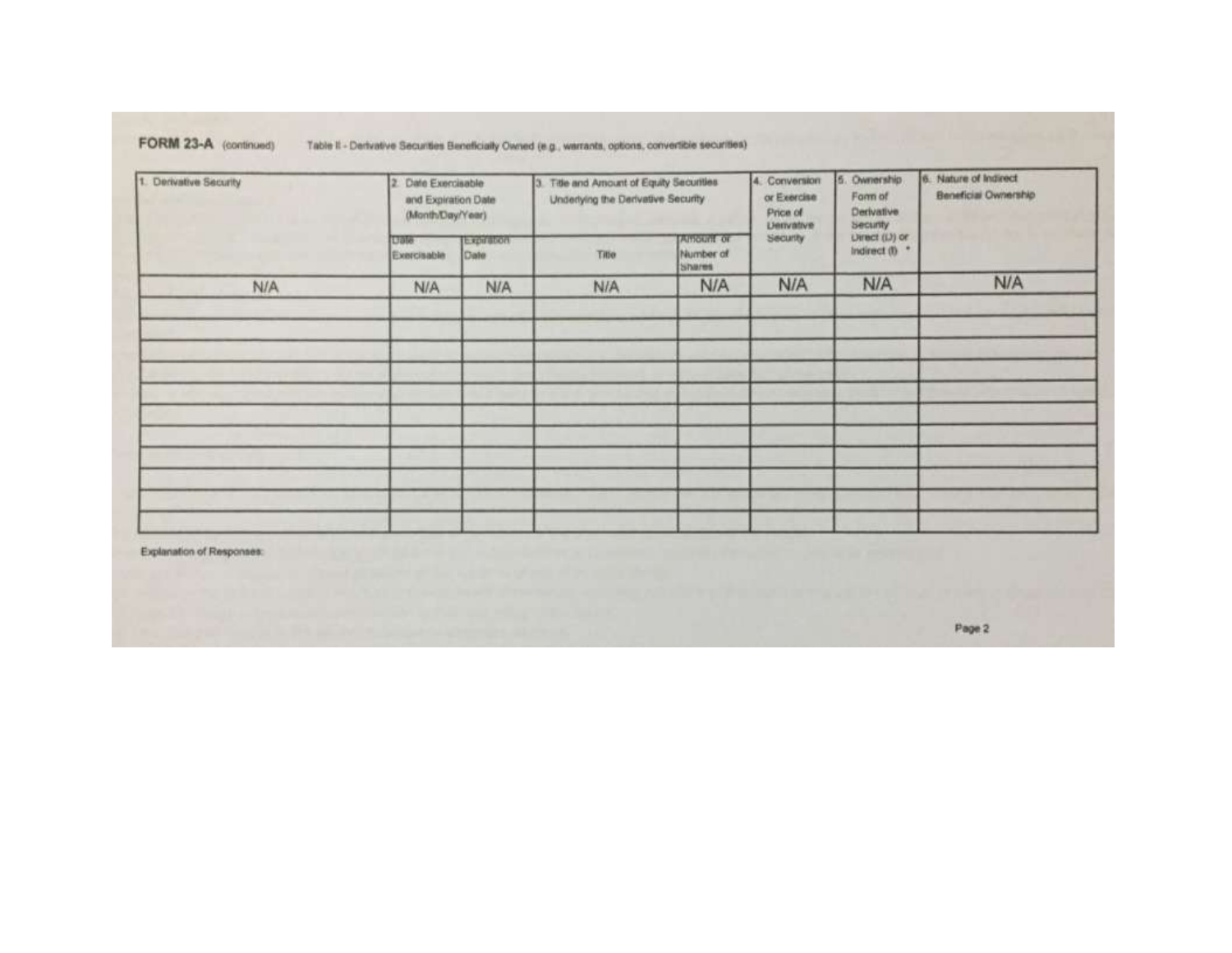### FOR REPORTING PERSONS WHO PREVIOUSLY OWNED 5% OR MORE BUT LESS THAN 10% DISCLOSURE REQUIREMENTS

#### Security and Issuer Item 1.

State the title of the class of equity securities to which this Form relates and the name and address of the principal executive offices of the issuer of such securities.

#### Item 2. **Identity and Background**

If the person filing this Form is a corporation, partnership, syndicate or other group of persons, state its name, the province, country or other place of its organization, its principal business, the address of its principal office and the information required by (d) and (e) of this Item. If the person filing this statement is a natural person, provide the information specified in (a) through (f) of this Item with respect to such person(s).

a. Name:

- b. Residence or business address:
- c. Present principal occupation or employment and the name, principal business and address of any corporation or other organization in which such employment is conducted:
- d. Whether or not, during the last five years, such person has been convicted in a criminal proceeding (excluding traffic violations or similar misdemeanors) and, if so, give the dates, nature of conviction, name and location of court, any penalty imposed, or other disposition of the case;
- e. Whether or not, during the last five years, such person was a party to a civil proceeding of a judicial or administrative body of competent jurisdiction, domestic or f. Citizenship.

#### Item 3. **Purpose of Transaction**

State the purpose or purposes of the acquisition of securities of the issuer. Describe any plans or proposals which the reporting persons may have which relate to or would result in:

- a. The acquisition by any person of additional securities of the issuer, or the disposition of securities of the issuer,
- b. An extraordinary corporate transaction, such as a merger, reorganization or liquidation, involving the issuer or any of its subsidiaries;
- c. A sale or transfer of a material amount of assets of the issuer or of any of its subsidiaries;
- d. Any change in the present board of directors or management of the issuer, including any plans or proposals to change the number or term of directors or to fill any
- e. Any material change in the present capitalization or dividend policy of the issuer,
- f. Any other material change in the issuer's business or corporate structure;
- g. Changes in the issuer's charter, bylaws or instruments corresponding thereto or other actions which may impede the acquisition of control of the issuer by any person;
- h. Causing a class of securities of the issuer to be delisted from a securities exchange;
- i. Any action similar to any of those enumerated above.

#### Interest in Securities of the Issuer Item 4.

- a State the aggregate number and percentage of the class of securities identified pursuant to Item 1 beneficially owned (identifying those shares which there is a right to acquire within thirty (30) days from the date of this report) by each person named in Item 2. The abovementioned information should also be furnished with respect to persons who, together with any of the persons named in Item 2, comprise a group.
- b. For each person named in response to paragraph (a), indicate the number of shares as to which there is sole power to vote or to direct the vote, shared power to vote or to direct the vote, sole or shared power to dispose or to direct the disposition. Provide the applicable information required by Item 2 with respect to each person with whom the power to vote or to direct the vote or to dispose or direct the disposition is shared.
- c. Describe any transaction in the class of securities reported on that were effected during the past sixty (60) days by the persons named in response to paragraph (a). Description shall include, but not necessarily be limited to: (1) the identity of the person who effected the transaction; (2) the date of the transaction; (3) the amount of securities involved; (4) the price per share or unit; and (5) where or how the transaction was effected.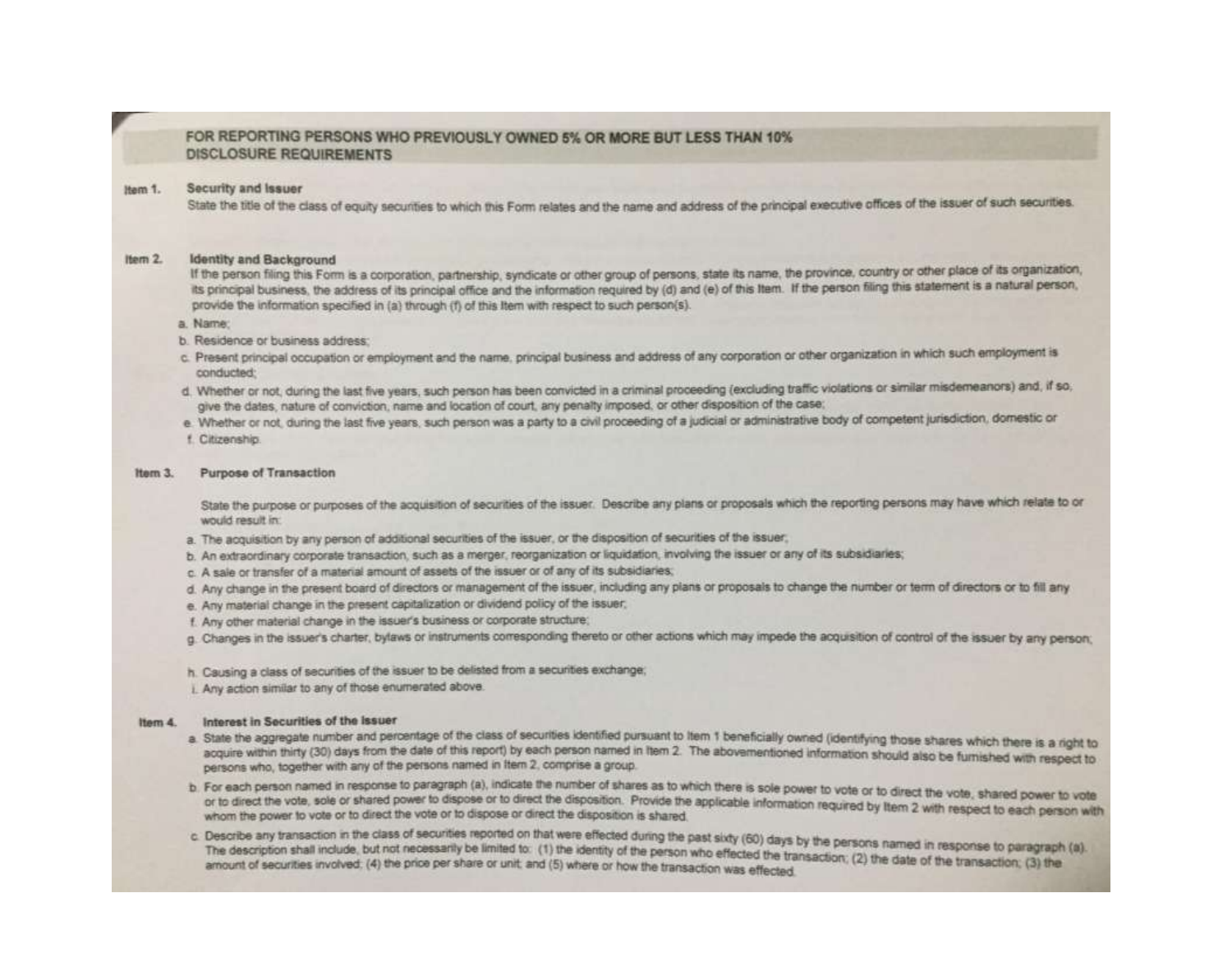of any other person is known to have the right to receive or the power to direct the receipt of dividends from, or the proceeds from the sale of such securities, a statement to that effect should be included in response to this Item and, if such interest relates to more than five (5%) percent of the class, such person should be identified.

e. If the filing is an amendment reflecting the fact that the reporting person has ceased to be the beneficial owner of more than five (5%) percent of the class of securities, state the date on which such beneficial ownership was reduced.

#### Item 5. Contracts, Arrangements, Understandings or Relationships with Respect to Securities of the Issuer

Describe any contract, arrangement, understanding or relationship among the person named in Item 2 and between such persons and any person with respect to any securities of the issue, including but not limited to transfer or voting of any of the securities, finder's fees, joint ventures, loan or option arrangements, puts or calls. guarantees of profits, division of profits or loss, or the giving or withholding of proxies, naming the person with whom such contracts, arrangements, understandings or relationships have been entered into. Include such information for any of the securities that are pledged or otherwise subject to a contingency the occurrence of which would give another person voting power or investment power over such securities except that disclosure of standard default and similar provisions contained in loan agreements need not be included.

#### Item 6. Material to be Filed as Exhibits

Copies of all written agreements, contracts, arrangements, understandings, plans or proposals relating to:

- a. the acquisition of issuer control, liquidation, sale of assets, merger, or change in business or corporate structure or any other matter as disclosed in Item 3; and
- b. the transfer or voting of the securities, finder's fees, joint ventures, options, puts, calls, guarantees of loans, guarantees against losses or the giving or withholding of any proxy as disclosed in Item 5.

After reasonable inquiry and to the best of my knowledge and belief, I certify that the information set forth in this Report is true, complete and accurate. 

By: REGINA VICTORIA J. PASCUAL Vice/President